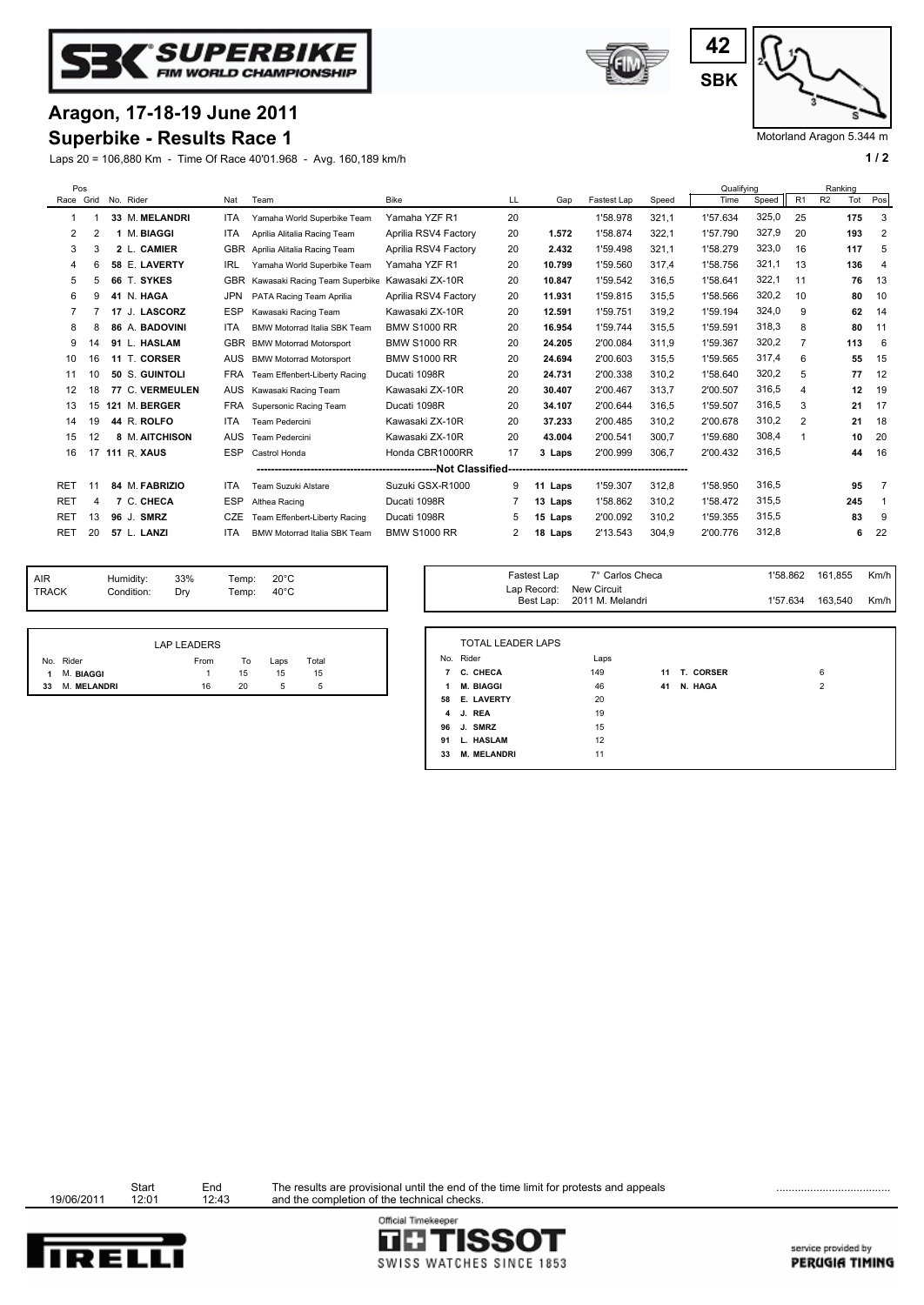





Motorland Aragon 5.344 m

# **Superbike - Results Race 1 Aragon, 17-18-19 June 2011**

Laps 20 = 106,880 Km - Time Of Race 40'01.968 - Avg. 160,189 km/h **2 / 2**

## RACE HIGHLIGHTS

| 11.27<br>11.40 |             | Pit Lane will open at 11.40<br>Sighting Lap Start |
|----------------|-------------|---------------------------------------------------|
| 11.57<br>12.01 |             | Warm-up Lap Start<br>Start                        |
| 12.02          |             | No Jump Start                                     |
| 12.05          | 57 Lanzi    | <b>Entered Pits</b>                               |
| 12.11          | 96 Smrz     | Crashed - Rider OK - Turn 1                       |
| 12.13          | 111 Xaus    | On the Gravel - Re-Joined - Turn 1                |
| 12.15          | 111 Xaus    | <b>Entered Pits</b>                               |
| 12.16          | 7 Checa     | Crashed - Rider OK - Turn 10                      |
| 12.19          | 84 Fabrizio | Crashed - Rider OK - Turn 4                       |
| 12.43          |             | End Of Session                                    |

|            | Start | Fnd   |
|------------|-------|-------|
| 19/06/2011 | 12:01 | 12:43 |

Start End The results are provisional until the end of the time limit for protests and appeals<br>12:01 12:43 and the completion of the technical checks.



Official Timekeeper **TETISSOT** SWISS WATCHES SINCE 1853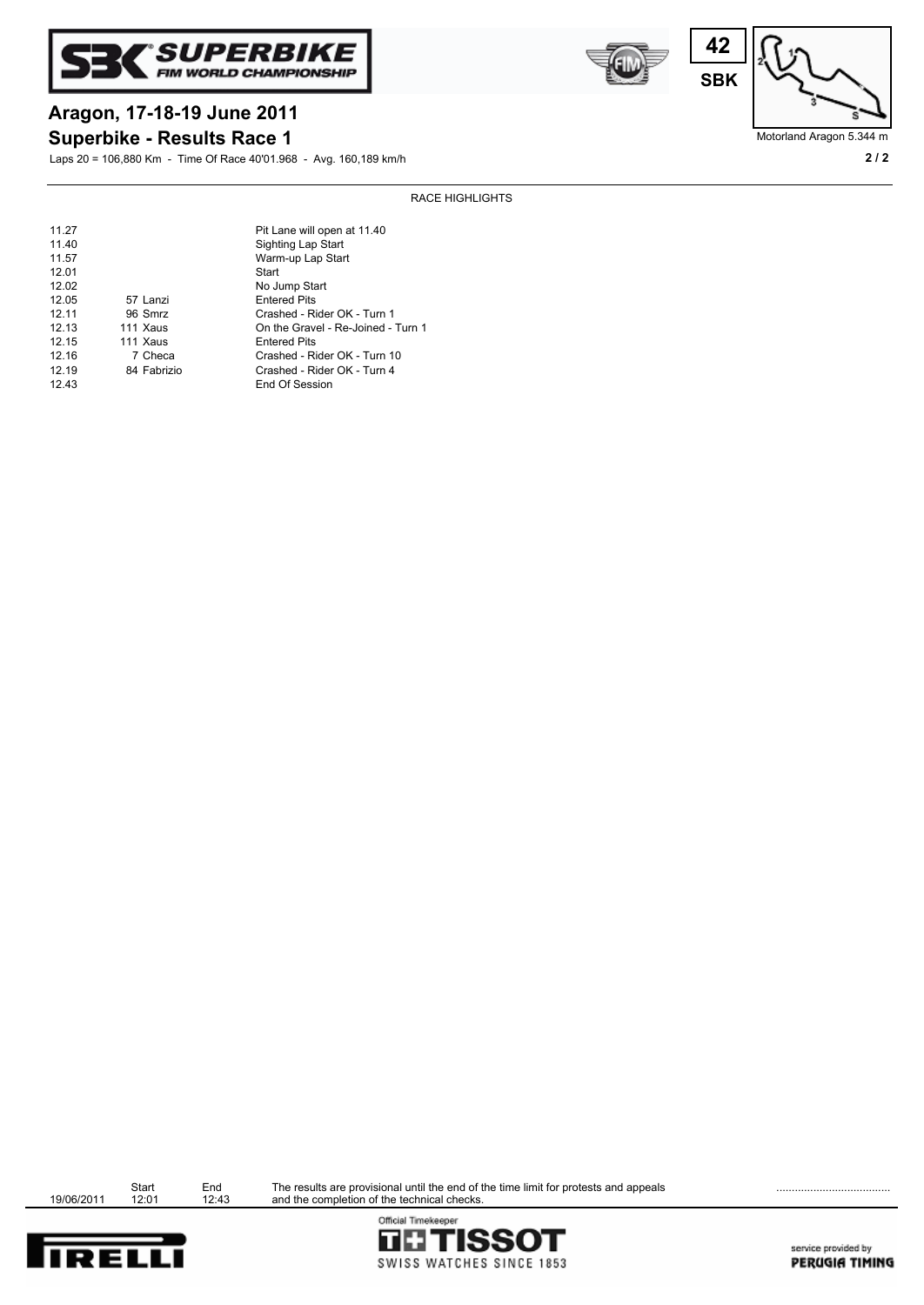



Laps 20 = 106,880 Km - Time Of Race 40'04.407 - Avg. 160,026 km/h **1 / 2 1 / 2** 





Motorland Aragon 5.344 m

|                 | Pos       |    |                 |            |                                     |                      |    |         |             |       | Qualifving |       |    |                | Ranking |                |
|-----------------|-----------|----|-----------------|------------|-------------------------------------|----------------------|----|---------|-------------|-------|------------|-------|----|----------------|---------|----------------|
|                 | Race Grid |    | No. Rider       | Nat        | Team                                | <b>Bike</b>          | LL | Gap     | Fastest Lap | Speed | Time       | Speed | R1 | R <sub>2</sub> | Tot     | Pos            |
|                 | 2         |    | 1 M. BIAGGI     | <b>ITA</b> | Aprilia Alitalia Racing Team        | Aprilia RSV4 Factory | 20 |         | 1'59.257    | 322,1 | 1'57.790   | 327,9 | 20 | 25             | 218     | $\overline{2}$ |
| 2               |           |    | 33 M. MELANDRI  | <b>ITA</b> | Yamaha World Superbike Team         | Yamaha YZF R1        | 20 | 4.809   | 1'59.159    | 322,1 | 1'57.634   | 325,0 | 25 | 20             | 195     | 3              |
| 3               |           |    | 7 C. CHECA      | <b>ESP</b> | Althea Racing                       | Ducati 1098R         | 20 | 6.944   | 1'59.571    | 311.0 | 1'58.472   | 315.5 |    | 16             | 261     |                |
| 4               |           |    | 84 M. FABRIZIO  | ITA.       | Team Suzuki Alstare                 | Suzuki GSX-R1000     | 20 | 9.001   | 1'59.688    | 314.6 | 1'58.950   | 316.5 |    | 13             | 108     | 7              |
| 5               |           |    | 17 J. LASCORZ   | <b>ESP</b> | Kawasaki Racing Team                | Kawasaki ZX-10R      | 20 | 11.562  | 1'59.916    | 319.2 | 1'59.194   | 324,0 | 9  | 11             | 73      | 14             |
| 6               | 6         |    | 58 E. LAVERTY   | <b>IRL</b> | Yamaha World Superbike Team         | Yamaha YZF R1        | 20 | 14.288  | 2'00.090    | 319.2 | 1'58.756   | 321.1 | 13 | 10             | 146     | $\overline{4}$ |
|                 | g         |    | 41 N. HAGA      | <b>JPN</b> | PATA Racing Team Aprilia            | Aprilia RSV4 Factory | 20 | 15.138  | 2'00.030    | 316.5 | 1'58.566   | 320,2 | 10 | 9              | 89      | 9              |
| 8               | 3         |    | 2 L. CAMIER     | <b>GBR</b> | Aprilia Alitalia Racing Team        | Aprilia RSV4 Factory | 20 | 17.660  | 2'00.258    | 321.1 | 1'58.279   | 323,0 | 16 | 8              | 125     | 5              |
| 9               | 14        |    | 91 L. HASLAM    | <b>GBR</b> | <b>BMW Motorrad Motorsport</b>      | <b>BMW S1000 RR</b>  | 20 | 24.184  | 2'00.783    | 312,8 | 1'59.367   | 320,2 | 7  | 7              | 120     | 6              |
| 10              | 8         |    | 86 A. BADOVINI  | ITA.       | <b>BMW Motorrad Italia SBK Team</b> | <b>BMW S1000 RR</b>  | 20 | 24.676  | 2'00.441    | 313,7 | 1'59.591   | 318,3 | 8  | 6              | 86      | 10             |
| 11              | 10        |    | 50 S. GUINTOLI  | <b>FRA</b> | Team Effenbert-Liberty Racing       | Ducati 1098R         | 20 | 29.300  | 2'00.793    | 312,8 | 1'58.640   | 320,2 | 5  | 5              | 82      | 12             |
| 12              | 12        |    | 8 M. AITCHISON  | <b>AUS</b> | Team Pedercini                      | Kawasaki ZX-10R      | 20 | 33.163  | 2'00.986    | 304.9 | 1'59.680   | 308,4 |    | 4              | 14      | 20             |
| 13              | 19        |    | 44 R. ROLFO     | <b>ITA</b> | Team Pedercini                      | Kawasaki ZX-10R      | 20 | 38.080  | 2'01.156    | 311.0 | 2'00.678   | 310,2 | 2  | 3              | 24      | 17             |
| 14              | 18        |    | 77 C. VERMEULEN | <b>AUS</b> | Kawasaki Racing Team                | Kawasaki ZX-10R      | 20 | 49.042  | 2'01.482    | 312.8 | 2'00.507   | 316,5 | 4  | 2              | 14      | 19             |
| 15              | 20        |    | 57 L. LANZI     | <b>ITA</b> | <b>BMW Motorrad Italia SBK Team</b> | <b>BMW S1000 RR</b>  | 20 | 53.156  | 2'01.786    | 311.0 | 2'00.776   | 312,8 |    |                | 7       | 22             |
|                 |           |    |                 |            |                                     |                      |    |         |             |       |            |       |    |                |         |                |
| RET             | 17        |    | 111 R. XAUS     | <b>ESP</b> | Castrol Honda                       | Honda CBR1000RR      | 10 | 10 Laps | 2'01.971    | 311.0 | 2'00.432   | 316.5 |    |                | 44      | 16             |
| <b>RET</b>      | 5         |    | 66 T. SYKES     | <b>GBR</b> | Kawasaki Racing Team Superbike      | Kawasaki ZX-10R      | 6  | 14 Laps | 1'59.854    | 314.6 | 1'58.641   | 322,1 | 11 |                | 76      | 13             |
| <b>RET</b>      | 13        |    | 96 J. SMRZ      | <b>CZE</b> | Team Effenbert-Liberty Racing       | Ducati 1098R         | 4  | 16 Laps | 2'01.327    | 301.6 | 1'59.355   | 315.5 |    |                | 83      | 11             |
| RE <sub>1</sub> | 15        |    | 121 M. BERGER   | <b>FRA</b> | Supersonic Racing Team              | Ducati 1098R         | 0  |         |             | 315.5 | 1'59.507   | 316,5 | 3  |                | 21      | 18             |
| <b>RET</b>      | 16        | 11 | T. CORSER       | AUS        | <b>BMW Motorrad Motorsport</b>      | <b>BMW S1000 RR</b>  | 0  |         |             | 306,7 | 1'59.565   | 317,4 | 6  |                | 55      | 15             |
|                 |           |    |                 |            |                                     |                      |    |         |             |       |            |       |    |                |         |                |

| <b>AIR</b><br><b>TRACK</b> | Humidity:<br>Condition: | 27%<br>Drv | Temp: $27^{\circ}$ C<br>Temp: 53°C |  |  |  |  |  |
|----------------------------|-------------------------|------------|------------------------------------|--|--|--|--|--|
|                            |                         |            |                                    |  |  |  |  |  |
|                            | <b>LAP LEADERS</b>      |            |                                    |  |  |  |  |  |

|     |           | LAP LEADERS |    |      |       |
|-----|-----------|-------------|----|------|-------|
| No. | Rider     | From        | To | ∟aps | Total |
|     | M. BIAGGI |             |    |      |       |

| 1'59.159<br>3° Marco Melandri<br>Fastest Lap<br>Temp:<br>27°C<br>1'58.862 161.850<br>Lap Record: 2011 C. Checa<br>Temp:<br>$53^{\circ}$ C<br>Best Lap: 2011 M. Melandri<br>1'57.634 | 161.452<br>Km/h<br>Km/h<br>Km/h<br>163.540 |
|-------------------------------------------------------------------------------------------------------------------------------------------------------------------------------------|--------------------------------------------|
|-------------------------------------------------------------------------------------------------------------------------------------------------------------------------------------|--------------------------------------------|

|                | <b>TOTAL LEADER LAPS</b> |      |    |           |                |
|----------------|--------------------------|------|----|-----------|----------------|
|                | No. Rider                | Laps |    |           |                |
| 7              | C. CHECA                 | 149  | 11 | T. CORSER | 6              |
| 1              | <b>M. BIAGGI</b>         | 66   | 41 | N. HAGA   | $\overline{2}$ |
| 58             | <b>E. LAVERTY</b>        | 20   |    |           |                |
| $\overline{4}$ | J. REA                   | 19   |    |           |                |
| 96             | J. SMRZ                  | 15   |    |           |                |
| 91             | L. HASLAM                | 12   |    |           |                |
| 33             | <b>M. MELANDRI</b>       | 11   |    |           |                |
|                |                          |      |    |           |                |

Start End<br>19/06/2011 15:31 16:12

Start End The results are provisional until the end of the time limit for protests and appeals<br>15:31 16:12 and the completion of the technical checks.

**TETISSOT** 

SWISS WATCHES SINCE 1853

Official Timekeeper

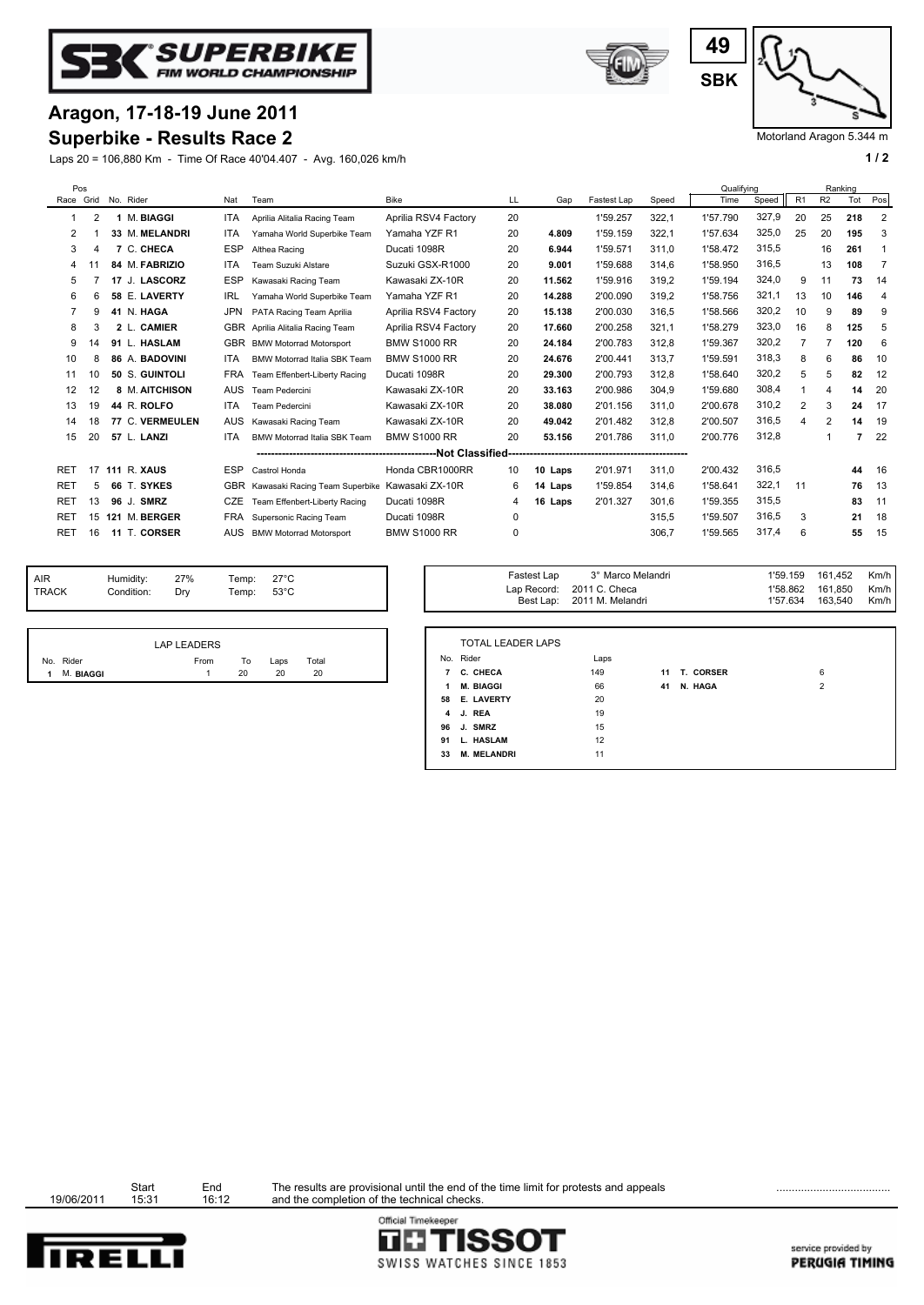





Motorland Aragon 5.344 m

# **Aragon, 17-18-19 June 2011**

**Superbike - Results Race 2**

Laps 20 = 106,880 Km - Time Of Race 40'04.407 - Avg. 160,026 km/h **2 / 2**

| 14.58 |            | Pit Lane will open at 15.10  |
|-------|------------|------------------------------|
| 15.10 |            | Sighting Lap Start           |
| 15.27 |            | Warm-up Lap Start            |
| 15.31 |            | Start                        |
| 15.32 |            | No Jump Start                |
| 15.33 | 121 Berger | Crashed - Rider OK           |
| 15.33 | 11 Corser  | Crashed                      |
| 15.36 | 11 Corser  | <b>Medical Center</b>        |
| 15.40 | 96 Smrz    | Crashed - Rider OK - Turn 14 |
| 15.43 | 111 Xaus   | <b>Entered Pits</b>          |
| 15.44 | 66 Sykes   | Crashed - Rider OK - Turn 15 |
| 15.56 | 111 Xaus   | <b>Entered Pits</b>          |
| 16.12 |            | End Of Session               |





Start End<br>19/06/2011 15:31 16:12

Start End The results are provisional until the end of the time limit for protests and appeals **Endingle Community** and the completion of the technical checks.



service provided by PERUGIA TIMING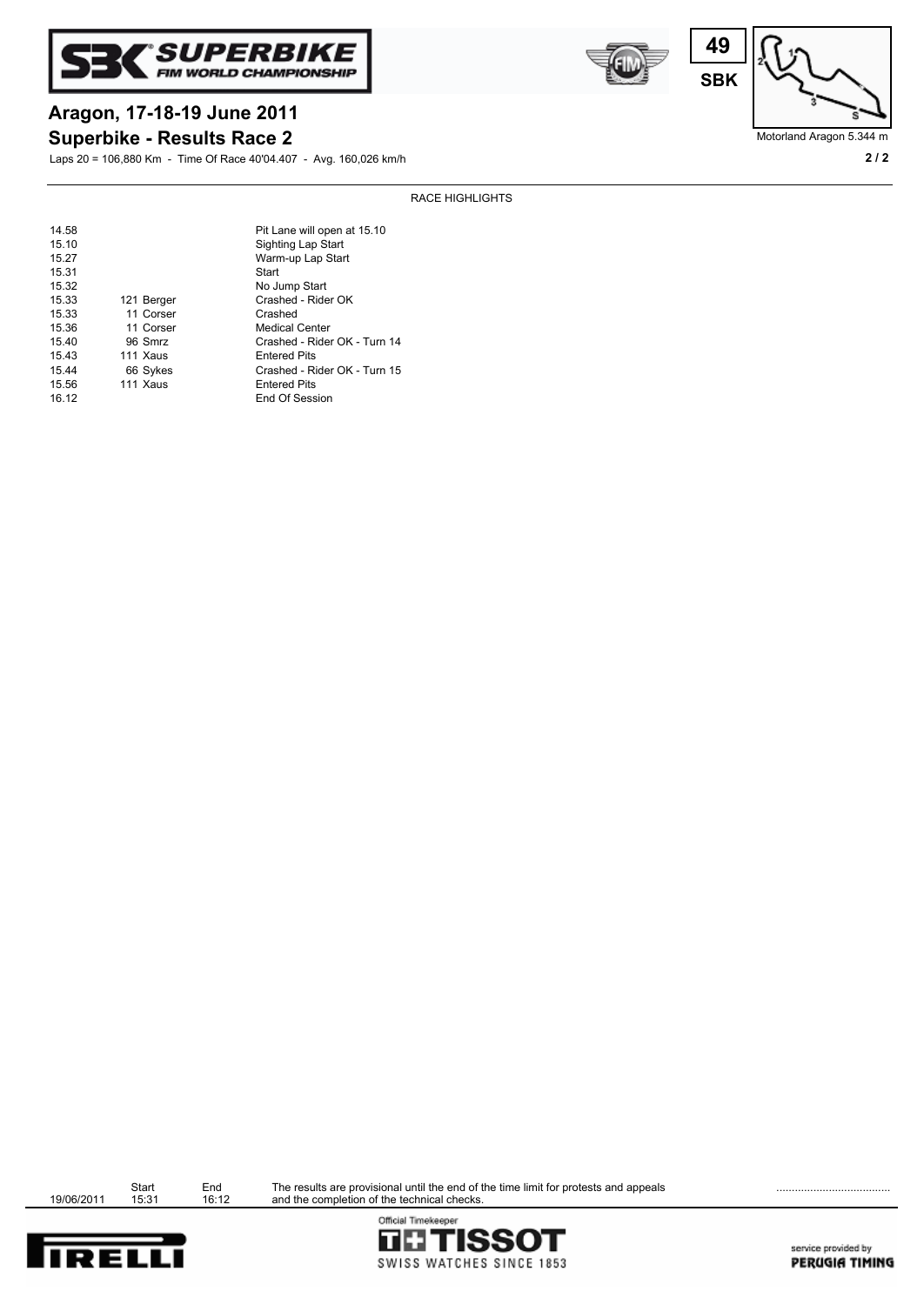

## **Aragon, 17-18-19 June 2011**

## **Supersport - Results Race**

Laps 18 = 96,192 Km - Time Of Race 37'06.751 - Avg. 155,514 km/h **1 and 2 1 and 2 1 a 1 a 1 a 1 a 1 a 1 a 1 a 1 a 1 a 1 a 1 a 1 a 1 a 1 a 1 a 1 a 1 a 1 a 1 a 1 a 1 a 1 a 1 a** 

![](_page_4_Picture_4.jpeg)

![](_page_4_Figure_5.jpeg)

Motorland Aragon 5.344 m

| Pos            |    |           |                 |            |                          |                     |    |          |             |       | Qualifying |       |                | Ranking |                |
|----------------|----|-----------|-----------------|------------|--------------------------|---------------------|----|----------|-------------|-------|------------|-------|----------------|---------|----------------|
| Race Grid      |    | No. Rider |                 | Nat        | Team                     | <b>Bike</b>         | LL | Gap      | Fastest Lap | Speed | Time       | Speed | R              | Tot     | Pos            |
| $\overline{1}$ | 4  |           | 7 C. DAVIES     | <b>GBR</b> | Yamaha ParkinGO Team     | Yamaha YZF R6       | 18 |          | 2'02.870    | 283,5 | 2'03.058   | 279,9 | 25             | 105     | $\mathbf{1}$   |
| 2              | 3  |           | 11 S. LOWES     |            | GBR Parkalgar Honda      | Honda CBR600RR      | 18 | 0.564    | 2'02.785    | 276,3 | 2'02.708   | 280,6 | 20             | 63      | 6              |
| 3              | 2  |           | 44 D. SALOM     | <b>ESP</b> | Kawasaki Motocard.com    | Kawasaki ZX-6R      | 18 | 4.645    | 2'03.155    | 281,3 | 2'02.454   | 281,3 | 16             | 71      | 3              |
| 4              | 6  |           | 55 M. ROCCOLI   | ITA        | Lorenzini by Leoni       | Kawasaki ZX-6R      | 18 | 10.984   | 2'03.448    | 280,6 | 2'03.441   | 282,0 | 13             | 39      | 8              |
| 5              | 10 |           | 22 R. TAMBURINI | <b>ITA</b> | Bike Service R.T.        | Yamaha YZF R6       | 18 | 23.792   | 2'04.161    | 277.7 | 2'03.809   | 282,0 | 11             | 32      | 11             |
| 6              | 12 |           | 4 G. REA        | <b>GBR</b> | Step Racing Team         | Honda CBR600RR      | 18 | 24.009   | 2'04.154    | 275.6 | 2'03.945   | 275,6 | 10             | 32      | 10             |
| 7              | 7  |           | 99 F. FORET     | <b>FRA</b> | Hannspree Ten Kate Honda | Honda CBR600RR      | 18 | 24.297   | 2'04.312    | 281,3 | 2'03.537   | 282,8 | 9              | 65      | 5              |
| 8              | 9  |           | 127 R. HARMS    | <b>DEN</b> | Harms Benjan Racing Team | Honda CBR600RR      | 18 | 33.850   | 2'04.249    | 277.0 | 2'03.799   | 275,6 | 8              | 59      | $\overline{7}$ |
| 9              | 15 |           | 117 M. PRAIA    |            | POR Parkalgar Honda      | Honda CBR600RR      | 18 | 42.657   | 2'05.277    | 279.1 | 2'04.762   | 279,1 | $\overline{7}$ | 24      | 13             |
| 10             | 11 |           | 21 F. MARINO    | <b>FRA</b> | Hannspree Ten Kate Honda | Honda CBR600RR      | 18 | 42.658   | 2'04.446    | 286.5 | 2'03.821   | 282,0 | 6              | 37      | 9              |
| 11             | 17 |           | 60 V. IVANOV    | <b>UKR</b> | Step Racing Team         | Honda CBR600RR      | 18 | 56.947   | 2'05.861    | 277,7 | 2'05.596   | 277,7 | 5              | 12      | 18             |
| 12             | 24 |           | 38 B. NEMETH    | HUN        | Team Hungary Toth        | Honda CBR600RR      | 18 | 1'02.633 | 2'05.339    | 277,7 | 2'06.512   | 277,0 | $\overline{4}$ | 16      | 14             |
| 13             | 16 |           | 28 P. SZKOPEK   | <b>POL</b> | Bogdanka PTR Honda       | Honda CBR600RR      | 18 | 1'06.378 | 2'05.543    | 272,8 | 2'04.838   | 274,9 | 3              |         | 21             |
| 14             | 22 |           | 91 D. DELL'OMO  | ITA        | Suriano Racing Team      | Triumph Daytona 675 | 18 | 1'12.983 | 2'06.078    | 277.0 | 2'06.030   | 273,5 | 2              | 15      | 16             |
| 15             | 23 |           | 10 I. TOTH      | <b>HUN</b> | Team Hungary Toth        | Honda CBR600RR      | 18 | 1'21.663 | 2'06.519    | 277,0 | 2'06.088   | 280,6 | $\mathbf{1}$   | 7       | 20             |
| 16             | 14 |           | 5 A. LUNDH      | <b>SWE</b> | Cresto Guide Racing Team | Honda CBR600RR      | 18 | 1'23.068 | 2'05.813    | 277,7 | 2'04.613   | 276,3 |                | 14      | 17             |
| 17             | 21 |           | 114 R. STAMM    | SUI        | <b>MACH Racing</b>       | Honda CBR600RR      | 18 | 1'36.654 | 2'06.209    | 272,2 | 2'05.972   | 273,5 |                | 2       | 28             |
| 18             | 26 |           | 33 Y. POLZER    | AUT        | Team MRC Austria         | Yamaha YZF R6       | 18 | 2'02.621 | 2'08.022    | 277,7 | 2'07.347   | 273,5 |                |         |                |
| 19             | 27 |           | 19 M. PIROTTA   | <b>AUS</b> | <b>KUJA Racing</b>       | Honda CBR600RR      | 18 | 2'05.646 | 2'09.727    | 266,2 | 2'09.302   | 268,8 |                |         |                |
| 20             | 28 |           | 24 E. BLOKHIN   |            | RUS RivaMoto             | Yamaha YZF R6       | 17 | 1 Lap    | 2'11.833    | 265.5 | 2'09.898   | 271.5 |                |         |                |
| -----------    |    |           |                 |            |                          |                     |    |          |             |       |            |       |                |         |                |
| <b>RET</b>     | 1  |           | 23 B. PARKES    | <b>AUS</b> | Kawasaki Motocard.com    | Kawasaki ZX-6R      | 15 | 3 Laps   | 2'02.929    | 270,8 | 2'02.093   | 279.9 |                | 85      | $\overline{2}$ |
| <b>RET</b>     | 5  |           | 9 L. SCASSA     | <b>ITA</b> | Yamaha ParkinGO Team     | Yamaha YZF R6       | 14 | 4 Laps   | 2'03.266    | 281,3 | 2'03.140   | 280,6 |                | 70      | 4              |
| <b>RET</b>     | 18 |           | 69 O. JEZEK     | CZE        | <b>SMS Racing</b>        | Honda CBR600RR      | 13 | 5 Laps   | 2'06.049    | 273,5 | 2'05.677   | 274,2 |                | 7       | 22             |
| <b>RET</b>     | 19 |           | 34 R. QUARMBY   | RSA        | Suriano Racing Team      | Triumph Daytona 675 | 12 | 6 Laps   | 2'06.491    | 272,8 | 2'05.779   | 276,3 |                | 5       | 24             |
| <b>RET</b>     | 13 |           | 31 V. IANNUZZO  | ITA        | Lorenzini by Leoni       | Kawasaki ZX-6R      | 11 | 7 Laps   | 2'05.761    | 275,6 | 2'04.119   | 279,1 |                | 15      | 15             |
| <b>RET</b>     | 25 |           | 25 M. JERMAN    | <b>SLO</b> | MD Team Jerman           | Triumph Daytona 675 | 10 | 8 Laps   | 2'07.675    | 264,2 | 2'07.280   | 269,5 |                | 4       | 26             |
| <b>RET</b>     | 20 |           | 87 L. MARCONI   | <b>ITA</b> | Bike Service R.T.        | Yamaha YZF R6       | 3  | 15 Laps  | 2'09.460    | 278,4 | 2'05.841   | 277,0 |                |         | 29             |
| <b>RET</b>     | 8  |           | 77 J. ELLISON   |            | GBR Bogdanka PTR Honda   | Honda CBR600RR      | 2  | 16 Laps  | 2'03.923    | 284,2 | 2'03.614   | 282,0 |                | 28      | 12             |
|                |    |           |                 |            |                          |                     |    |          |             |       |            |       |                |         |                |

| AIR          | Humidity:  | 37% | Temp: $22^{\circ}$ C |  |
|--------------|------------|-----|----------------------|--|
| <b>TRACK</b> | Condition: | Drv | Temp: $47^{\circ}$ C |  |
|              |            |     |                      |  |

|              | <b>LAP LEADERS</b> |    |      |       |
|--------------|--------------------|----|------|-------|
| No. Rider    | From               | To | Laps | Total |
| 23 B. PARKES |                    | 15 | 15   | 15    |
| 7 C. DAVIES  | 16                 | 18 |      |       |

| Temp:<br>Temp: | $22^{\circ}$ C<br>47°C |                               | Fastest Lap | 6° Sam Lowes<br>Lap Record: New Circuit<br>Best Lap: 2011 B. Parkes | 2'02.785 156,684<br>2'02.093 157,570 | Km/h<br>Km/h |
|----------------|------------------------|-------------------------------|-------------|---------------------------------------------------------------------|--------------------------------------|--------------|
|                |                        |                               |             |                                                                     |                                      |              |
|                |                        | TOTAL LEADER LAPS<br>No Didor |             | ه هم ا                                                              |                                      |              |

|                | No. Rider        | Laps           |
|----------------|------------------|----------------|
| $\overline{7}$ | <b>C. DAVIES</b> | 38             |
| 23             | <b>B. PARKES</b> | 36             |
| 9              | L. SCASSA        | 29             |
| 44             | <b>D. SALOM</b>  | 8              |
| 11             | S. LOWES         | $\overline{4}$ |
|                |                  |                |

Start End<br>19/06/2011 13:32 14:11

Start End The results are provisional until the end of the time limit for protests and appeals<br>13:32 14:11 and the completion of the technical checks.

Official Timekeeper

![](_page_4_Picture_16.jpeg)

**TETISSOT** SWISS WATCHES SINCE 1853